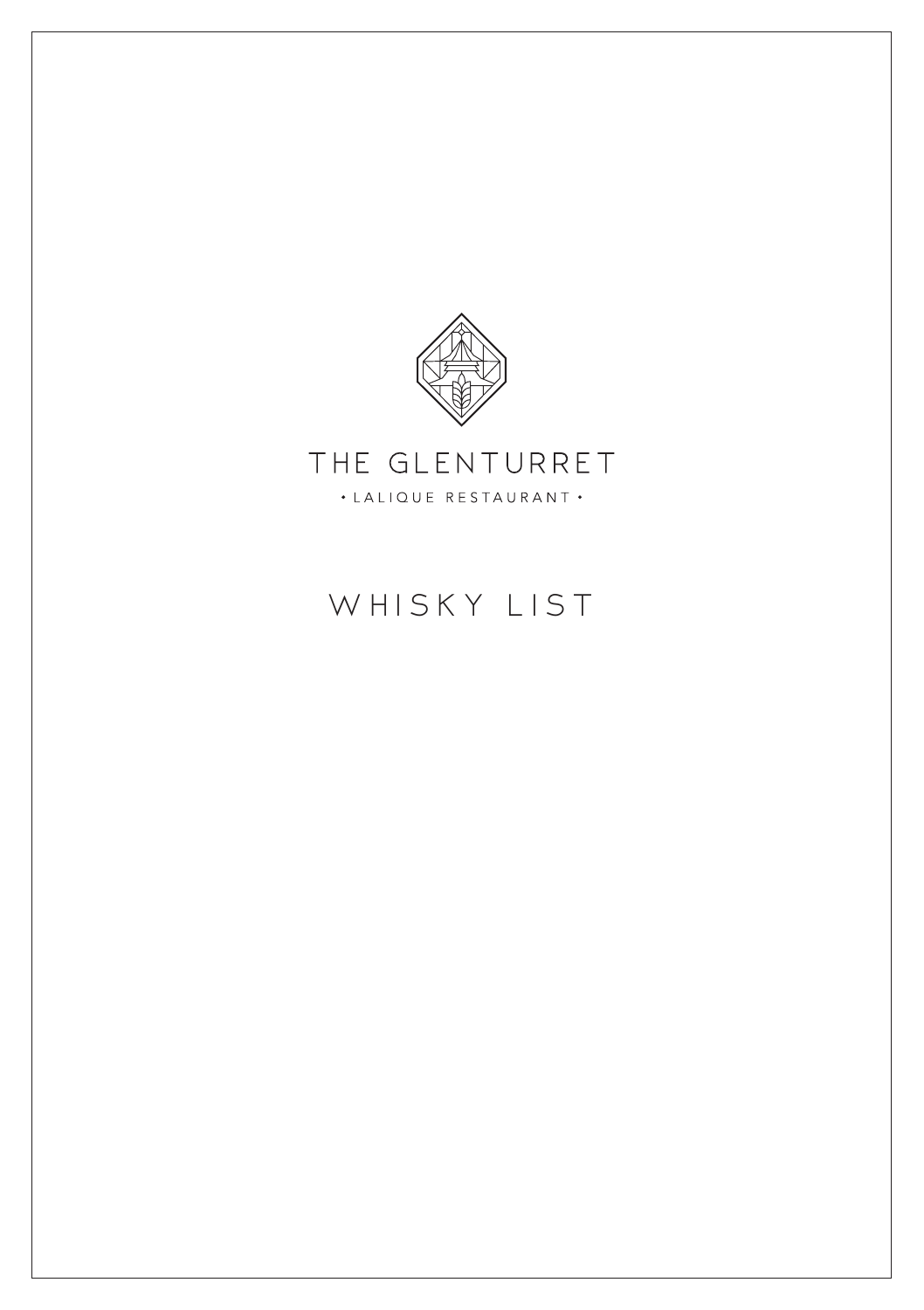For over 250 years, The Glenturret Distillery has proudly stood at the heart of Scotland's rich and fertile whisky country. Join us on a journey through the history of our distillery, home to many generations of dedicated distillers, across centuries full of characters, incident, and truly remarkable endeavours.

#### 2021 Release

| The Glenturret Manager's Dram Release NO.1 53%                  | 18  |
|-----------------------------------------------------------------|-----|
| The Glenturret Triple Wood 44%                                  | 5   |
| The Glenturret 10YO Peat Smoked 50%                             | 7   |
| The Glenturret 12YO 46%                                         | 11  |
| The Glenturret 15YO 53%                                         | 14  |
| The Glenturret 25YO 44.3%                                       | 120 |
| The Glenturret 30YO 41.6%                                       | 200 |
| The Glenturret Jaguar E-Type Release 43.2%                      | 180 |
| The Glenturret 32YO Niepoort Finish 40% (Lalique Bar Exclusive) | 250 |
| 2020 Maiden Release                                             |     |
| The Glenturret Triple Wood 43%                                  | 5   |
| The Glenturret 10YO Peat Smoked 50%                             | 7   |
| The Glenturret 12YO 46%                                         | 11  |
| The Glenturret 15YO 55%                                         | 16  |
| The Glenturret 25YO 44.5%                                       | 120 |
| The Glenturret 30YO 45.7%                                       | 200 |
| The Glenturret 33YO Lalique Provenance 43.7%                    | 550 |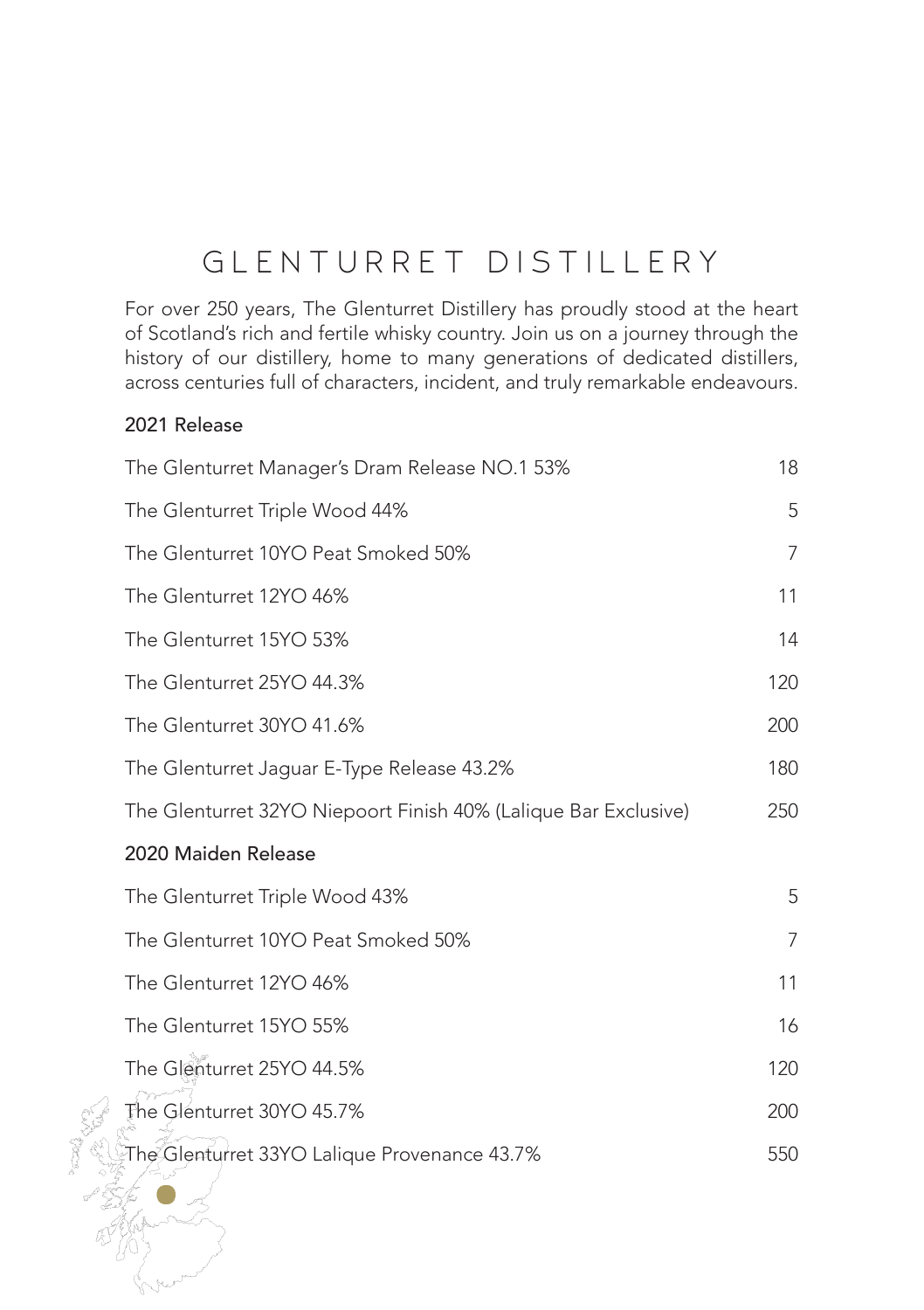#### Bottled 2010's

| The Glenturret Triple Wood LEGACY 43%                | 6   |
|------------------------------------------------------|-----|
| The Glenturret Peated LEGACY 43%                     | 6   |
| The Glenturret Sherry LEGACY 43%                     | 6   |
| The Glenturret 10YO 40%                              | 8   |
| The Glenturret 10YO Small Batch 40%                  | 10  |
| The Glenturret Turret's Cask 14YO 2018 58.9%         | 50  |
| The Glenturret 16YO Master's Edition 44%             | 17  |
| The Glenturret 29YO Jamieson's Jiggers Edition 43.1% | 35  |
| The Glenturret 30YO Small Batch 43.3%                | 100 |
| Bottled 2000's                                       |     |
| The Glenturret 8YO 40%                               | 8   |
| The Glenturret 10YO 40%                              | 9   |
| The Glenturret 30YO 2002 40%                         | 95  |

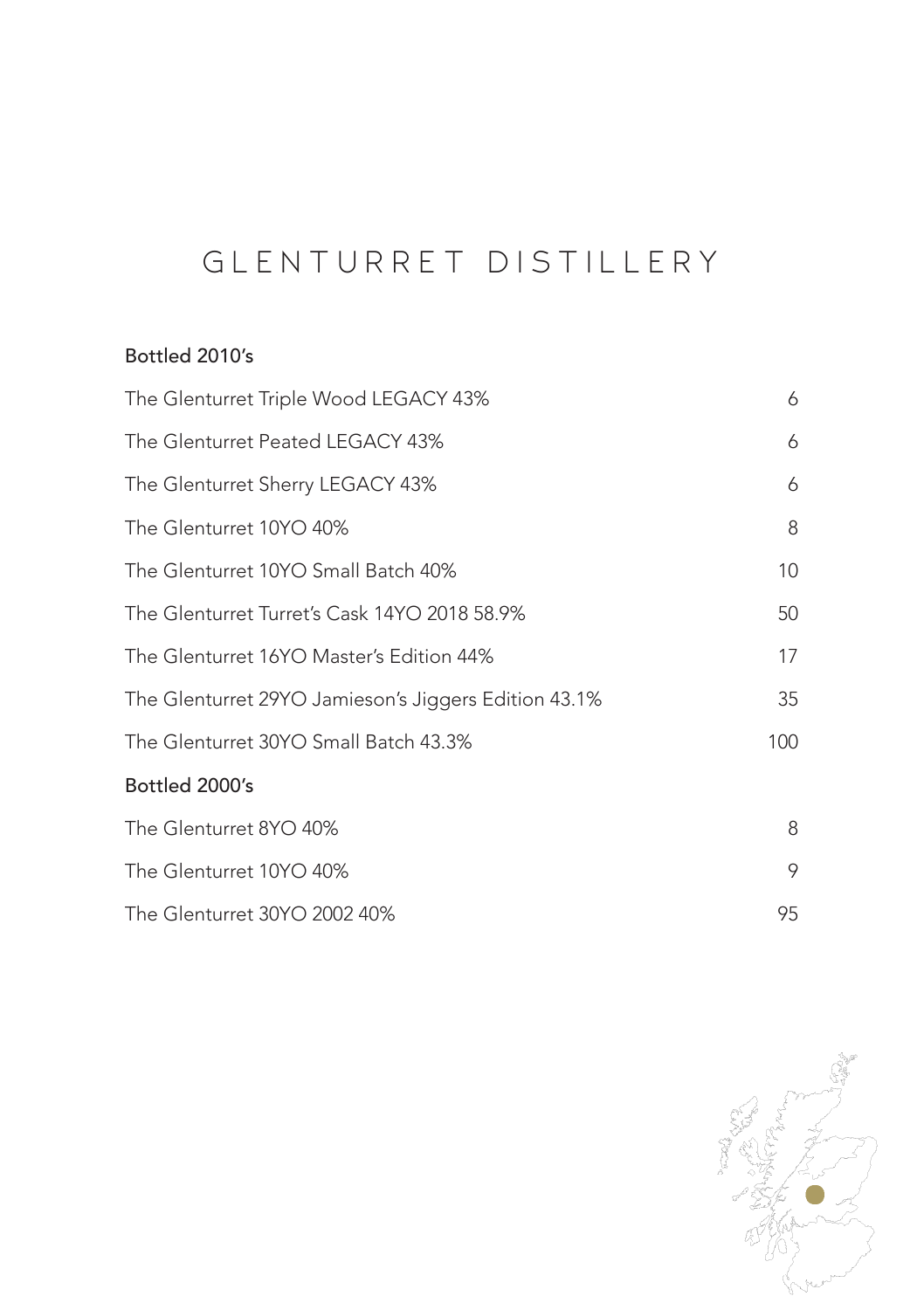#### Bottled 1990's

| The Glenturret 8YO 40%                                             | 10  |
|--------------------------------------------------------------------|-----|
| The Glenurret 12YO 40%                                             | 15  |
| The Glenturret 15YO 40%                                            | 18  |
| The Glenturret 18YO                                                | 20  |
| The Glenturret 21YO 40%                                            | 30  |
| The Glenturret Classic Vintage 27YO 1993 40%                       | 53  |
| Bottled 1980's                                                     |     |
| The Glenturret 8YO 43%                                             | 13  |
| The Glenturret 10YO 1986 58.7%                                     | 38  |
| The Glenturret 12YO 43%                                            | 17  |
| The Glenturret 15YO 43%                                            | 20  |
| The Glenturret 18YO 1963 43%                                       | 36  |
| The Glenturret Natural Cask Strenght Limited Edition 21YO 1988 50% | 125 |
| Bottled 1970's                                                     |     |
| Glenturret Bottled for Whigham Fergusson 86 Proof 43%              | 130 |
| Glenturret 1965 Limited Edition Bottle N 331                       | 110 |
| Glenturret 7YO 75 Proof 42.8%                                      | 65  |
| Glenturret 8YO 75 Proof 42.8%                                      | 70  |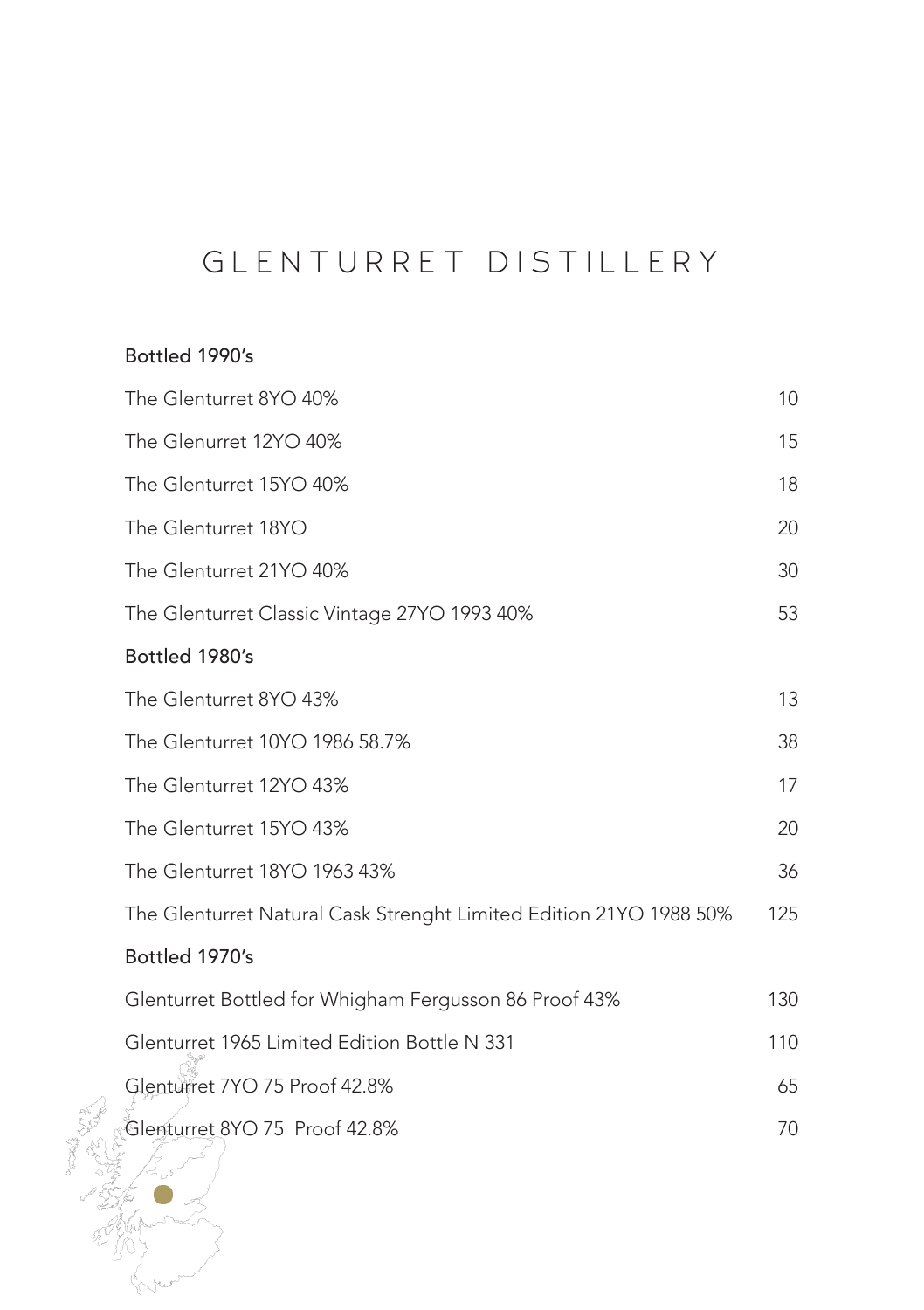| The Glenturret Ruadh Maor Charlton Whisky 8YO 62.5%                               | 28 |
|-----------------------------------------------------------------------------------|----|
| The Glenturret Ruadh Maor Dram Good 9YO 2018 47.5%                                | 18 |
| The Glenturret The North Star 8YO 2019 58.3%                                      | 9  |
| The Glenturret Ruadh Maor Wax House 8YO 2019 51.3%                                | 9  |
| The Smoking Stag Ruadh Maor Robert Graham's 8YO 47.8%                             | 12 |
| The Glenturret Cadenhead's 25YO 1990 50.3%                                        | 98 |
| The Glenturret Cadenhead's Single Cask 31YO 2018 45.3%                            | 45 |
| The Glenturret Gordon & MacPhail's Collection 12YO 2010                           | 15 |
| The Glenturret Gordon & MacPhail's Collection 14YO 2004 55.8%                     | 30 |
| The Glenturret Gordon & MacPhail's Collection 14YO 2004 55.1%                     | 25 |
| The Glenturret Signatory 13YO 2002 43%                                            | 15 |
| The Glenturret Signatory 22YO 2008 55.2%                                          | 65 |
| The Glenturret Signatory 28YO 2018 42.6%                                          | 35 |
| The Glenturret Signatory 29YO 2018 46%                                            | 38 |
| The Glenturret Signatory 30YO 2018 52.4%                                          | 43 |
| The Glenturret Douglas Laing's Old Particular 12YO 48.4%                          | 16 |
| The Glenturret Douglas Laing Xtra Old Patricular 30YO 2018                        | 60 |
| The Glenturret Scotia Royale 34YO 48.4%                                           | 90 |
| The Glenturret Berry Bros 35YO Selected Exclusively for Maison du Whisky<br>47.5% |    |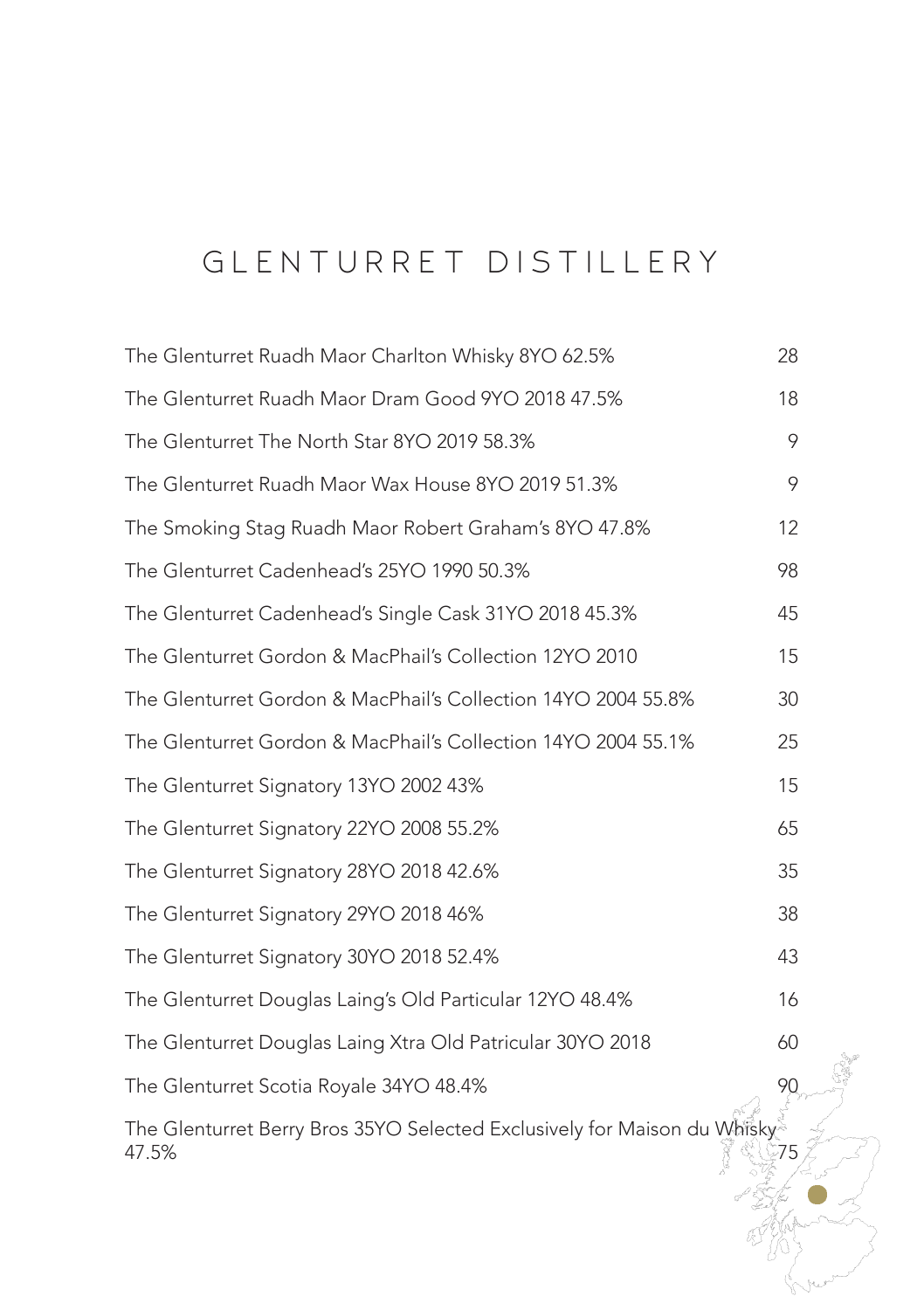### HIGHLAND WHISKY

Traditionally the home of illicit distilling, the Highlands are home to some of the most famous of all Scotch Whisky distilleries. The scale and variety of the landscape contributes to a diverse range of styles of malt.

| Ancnoc Peaty 125Th Anniversary Limited Edition 46%     | 9   |
|--------------------------------------------------------|-----|
| Ardmore 9YO 2009 TWE 20th Anniversary 58.5%            | 8   |
| Ardmore 21YO 1997 CC                                   | 19  |
| Ballechin 10YO Heavily Peated OB 46%                   | 7   |
| Ballechin 15YO 2003 Sherry Heavily Peated Cask 204 55% | 14  |
| Ben Nevis 10YO OB 46%                                  | 8   |
| Ben Nevis 23YO 1996 SMOS 48.9%                         | 24  |
| Blair Athol 14YO 2006 cask 2620 SMOS 44.6%             | 10  |
| Brora 34YO 2017 51.9%                                  | 105 |
| Clynelish 9YO 2010 55.7%                               | 9   |
| Clynelish 14YO OB 46%                                  | 6   |
| Clynelish 21 YO 1999 cask 305054 TWE Tokyo 57.8%       | 16  |
| Dalmore Cigar Reserve 44%                              | 12  |
| Dalmore 1991 Mackillop's Choice 46%                    | 35  |
| Dalmore 28YO The Stillman's Dram 45%                   | 72  |
| Edradour 12YO Caledonia 46%                            | 8   |

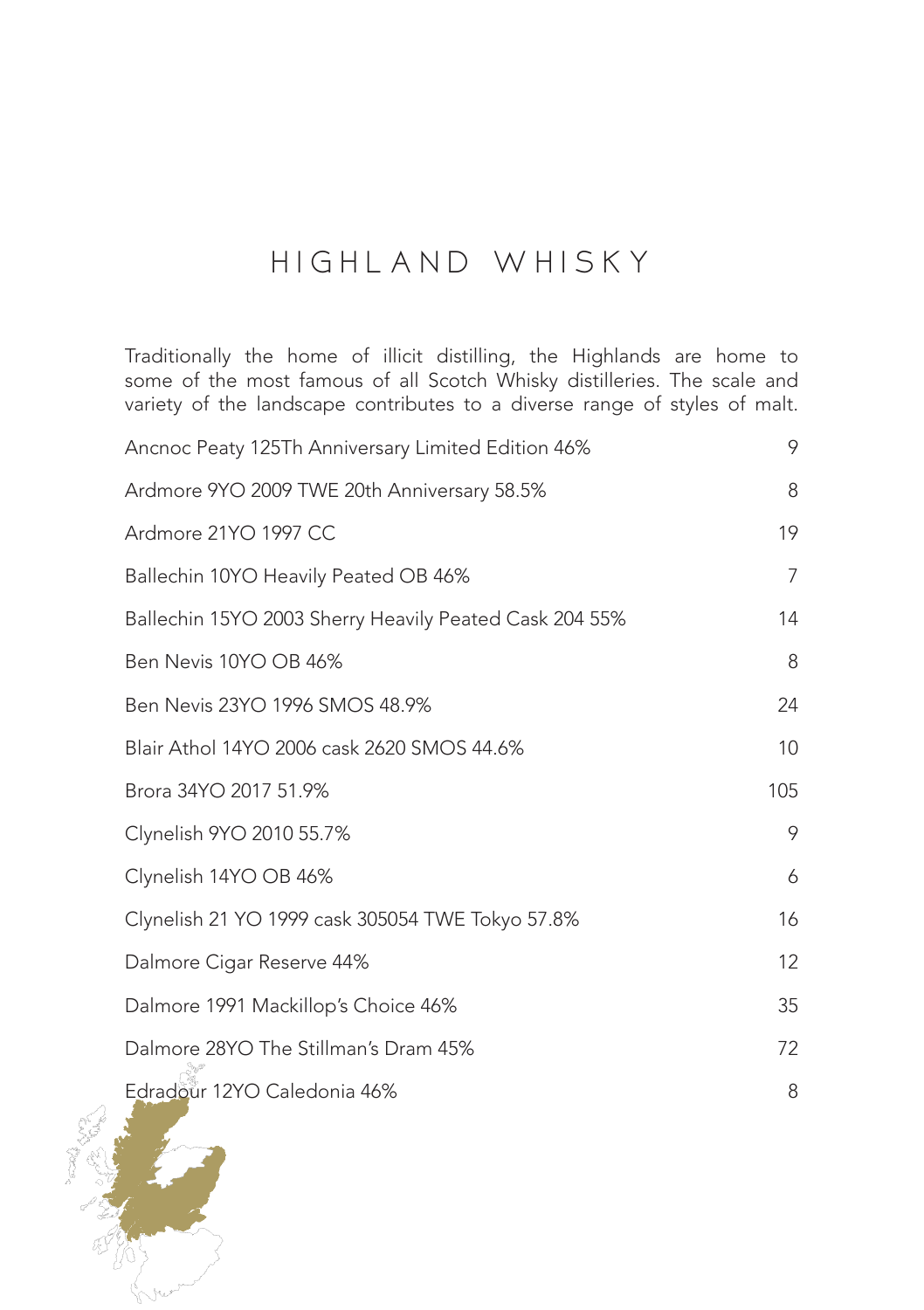## HIGHLAND WHISKY

| Edradour 13YO Natural Cask Strenght 2007 59.2%               | 13 |
|--------------------------------------------------------------|----|
| Glen Garioch 15YO Sherry Cask 53.7%                          | 14 |
| Glen Garioch 1997 Bot.2012 56.7%                             | 10 |
| Glen Garioch 1975 Bot.1990 Le Forum Jean Boyer 43%           | 54 |
| Glendronach 12YO Original 43%                                | 6  |
| Glendronach 15YO Revival Sherry Cask 46%                     | 9  |
| Glendronach 18YO Allardice 46%                               | 13 |
| Glendronach 22YO 1994 Pedro Ximenez Single Cask 1376 53.2%   | 39 |
| Glendronach 26YO 1993 Pedro Ximenez Cask Bottling 6849 50.9% | 36 |
| Glenglassaugh Peated Virgin Oak Finish 46%                   | 8  |
| Glenglassaugh Octaves Batch 2 44%                            | 8  |
| Glenmorangie 10YO 1993 100 Best Companies 56.9%              | 61 |
| Glenmorangie Nectar d'Or 46%                                 | 17 |
| Inchmurrin Loch Lomond 12YO Island collection 46%            | 6  |
| Nc'Nean Organic Single Malt 46%                              | 8  |
| Old Pulteney 18YO 46%                                        | 14 |
| Old Pulteney 33YO 1983 46%                                   | 64 |
| Royal Brackla 2006 Gordon & MacPhail CC 59.5%                | 11 |
| Tullibardine 15YO, 43%                                       |    |
| Tullibardine 25YO 43%                                        |    |
|                                                              |    |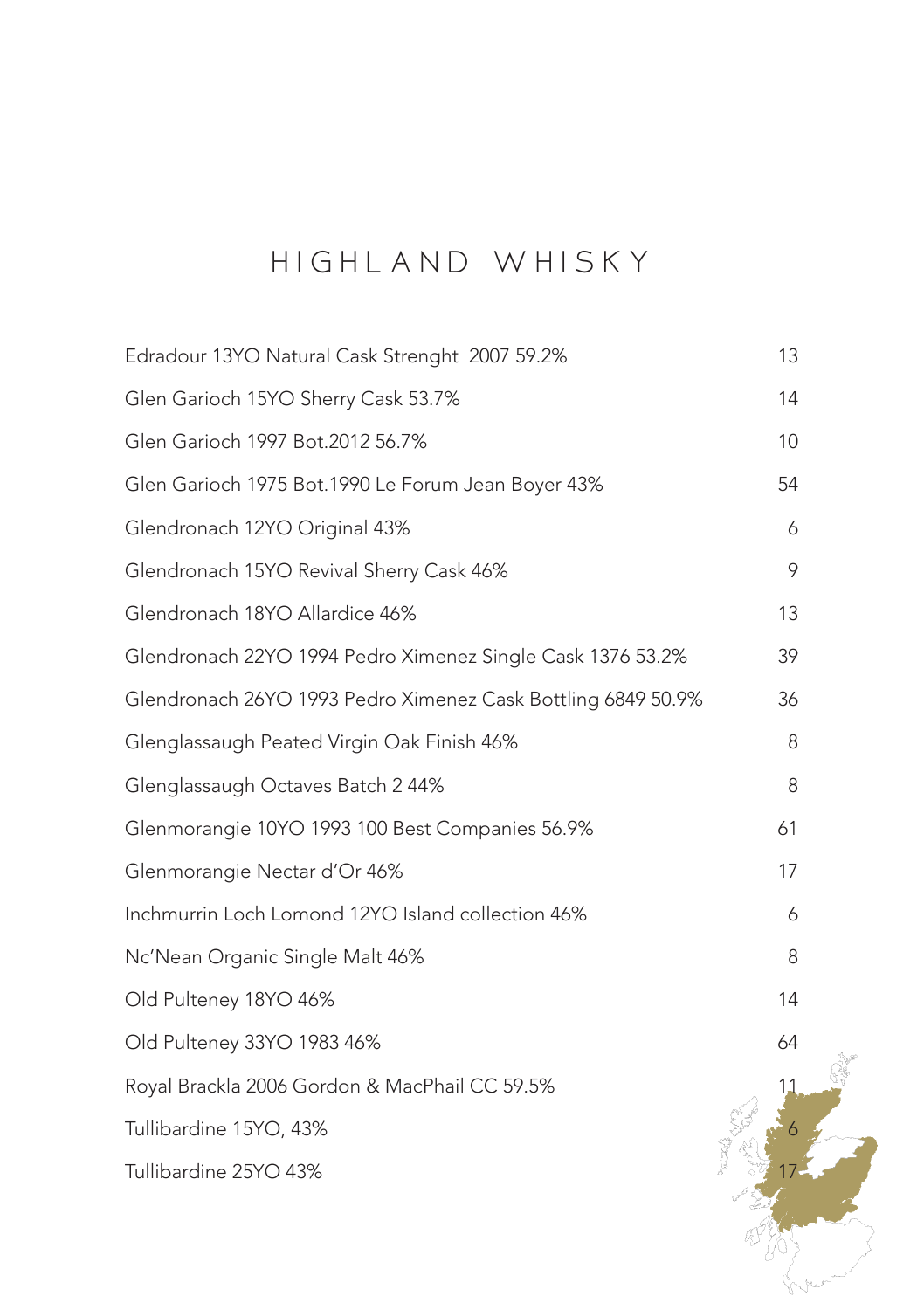#### SPEYSIDE WHISKY

Now Scotland's most densely populated region with over half of all working distilleries, Speyside plays host to a wide variety of styles from light & grassy to big rich sherry bombs.

| Adelphi Cannot be Named 50YO 1953 54.3%               | 272 |
|-------------------------------------------------------|-----|
| Aberlour 12YO Double Cask 40%                         | 6   |
| Aberlour Abunadh Batch no.68 61.5%                    | 11  |
| Balmenach 1987 Gordon & MacPhail CC 51%               | 53  |
| Balvenie 12YO Double Wood 40%                         | 6   |
| Balvenie 17YO Double Wood 43%                         | 13  |
| Balvenie 21YO Port Wood Finish 40%                    | 21  |
| Benriach Heart of Speyside Double Cask 40%            | 4   |
| Benriach 16YO 43%                                     | 11  |
| Benriach 36YO 1976 Whisky Fair Cask #731 Sherry 49.3% | 129 |
| Benriach 38YO 1976 Peated Cask #541 Bourbon 48.8%     | 145 |
| Benrinnes 13YO Reserve Cask SMS 48%                   | 8   |
| Benrinnes 13YO Parcel No 3 Gordon & MacPhail CC 55.1% | 8   |
| Benrinnes 1990 Gordon & MacPhail CC 55.1%             | 53  |
| Benromach 2012 Organic 46%                            | 6   |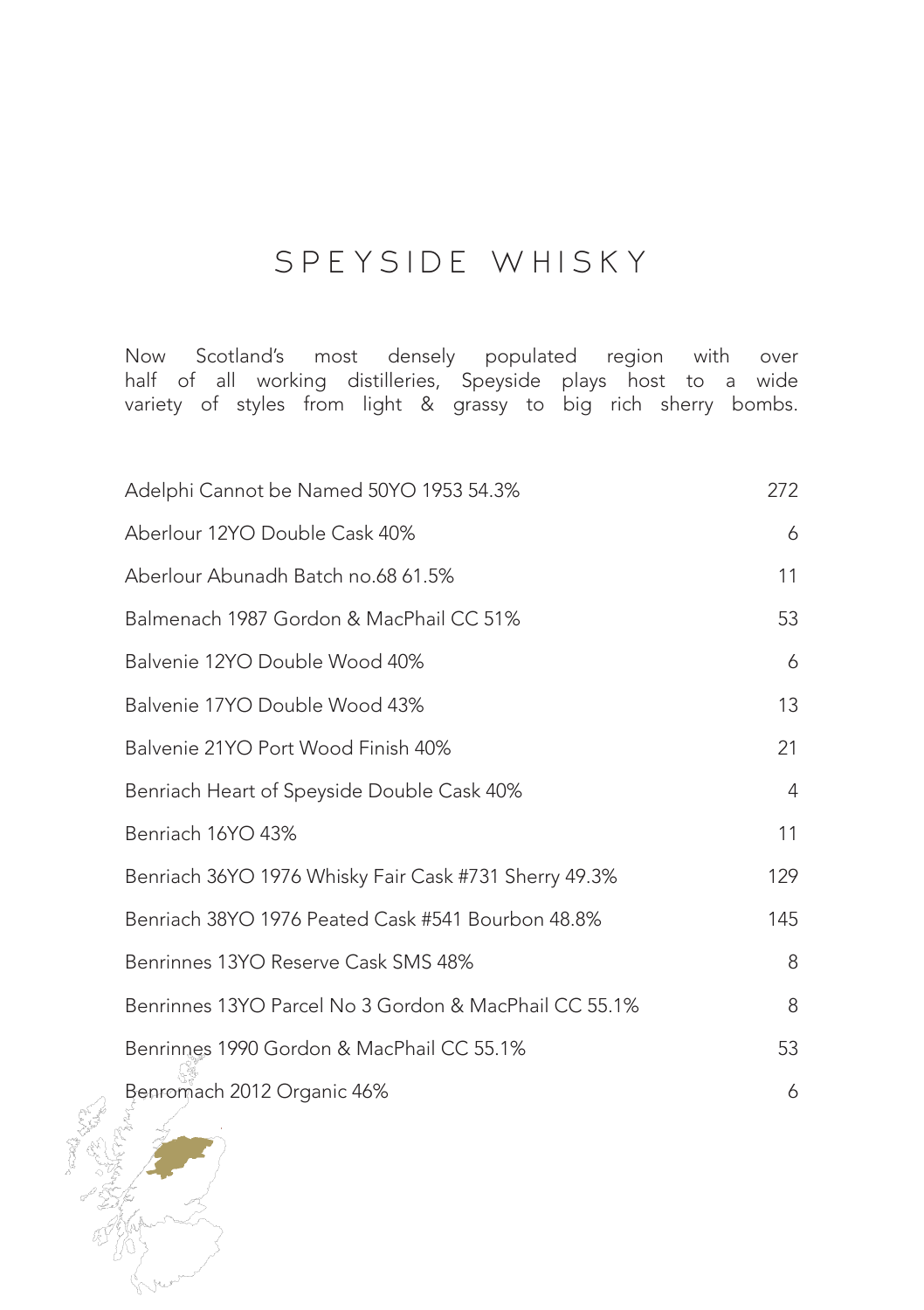# SPEYSIDE WHISKY

| Benromach 1998 20th Anniversary Edition 56.2%                     | 33 |
|-------------------------------------------------------------------|----|
| Benromach 21YO 43%                                                | 17 |
| Caperdonich 18YO Peated Secret Speyside 48%                       | 15 |
| Caperdonich 21YO Small Batch release Secret Speyside 48%          | 27 |
| Cardhu 11YO Special Release 2020 56%                              | 11 |
| Dailuaine 16YO Flora Fauna 43%                                    | 8  |
| Glenallachie 12YO 1980's 40%                                      | 29 |
| Glenfarclas 15YO 46%                                              | 7  |
| Glenfarclas 21YO 43%                                              | 12 |
| Glenfiddich 19YO Age of Discovery Red Wine 40%                    | 20 |
| Glenfiddich 23YO Grand Cru 40%                                    | 28 |
| Glengrant 21YO Gordon & MacPhail's Collection 1970's 70 Proof 40% | 70 |
| Glenlivet 15YO French Oak Reserve 40%                             | 7  |
| Glenlivet 1974 Bot.2011 43%                                       | 65 |
| Glenrothes Select Reserve 40%                                     | 6  |
| Glenrothes 21YO 1995 Bot. 2016 43%                                | 16 |
| Glenrothes 22YO 1996 Bot.2019 Signatory 54%                       | 24 |
| Glenrothes 30YO Oldest Reserve 43%                                | 48 |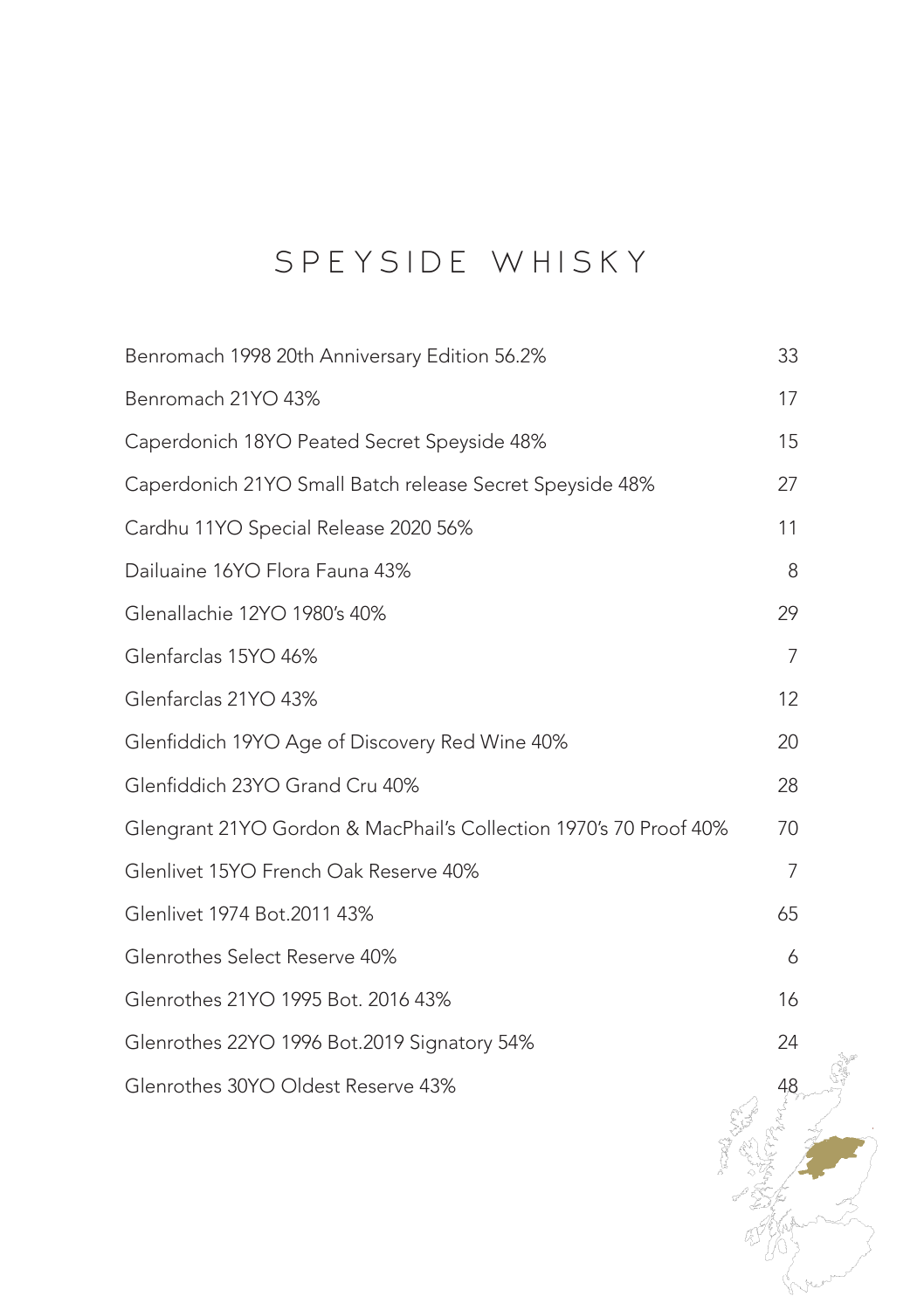# SPEYSIDE WHISKY

| Glentauchers 22YO 1997 20th Aniversery Signatory TWE 46.6%  | 18             |
|-------------------------------------------------------------|----------------|
| Glen Moray Chardonnay Cask Finish 40%                       | $\overline{4}$ |
| Glen Moray Cabernet Cask Finish 40%                         | 4              |
| Imperial 26YO 1994 Whisky show 2020 45.3%                   | 26             |
| Longmorn 1987 Gordon & MacPhail CC 51%                      | 75             |
| Longmorn 23YO 1996 20th Aniversery Signatory TWE 58.8%      | 45             |
| The Macallan Double Cask Gold 40%                           | 7              |
| The Macallan Bourgueil Lalique Decanter 44.5%               | 50             |
| The Macallan Rare Cask 43%                                  | 43             |
| The Macallan Gold Double Cask                               | 7              |
| The Macallan 12YO Sherry Oak 40%                            | 8              |
| The Macallan Exceptional Single Cask 13YO 2018 64.8%        | 36             |
| The Macallan 18YO Sherry Oak 2020 Release 43%               | 33             |
| Mortlach 15YO Gordon & MacPhail 46%                         | 8              |
| Mortlach 16YO Flora Fauna 43%                               | 30             |
| Mortlach 21YO 1999 Sherry Finish Special Release 2020 56.9% | 74             |
| Strathisla 15YO 2003 Reserve Collection 56.4%               | 18             |
| Strathisla 1987 Gordon & MacPhail CC 56.8%                  | 81             |
| Tamdhu Batch Strength No 4 57.8%                            | 8              |
| Tomatin 18YO 1976 First Cask 46%                            | 65             |

scan?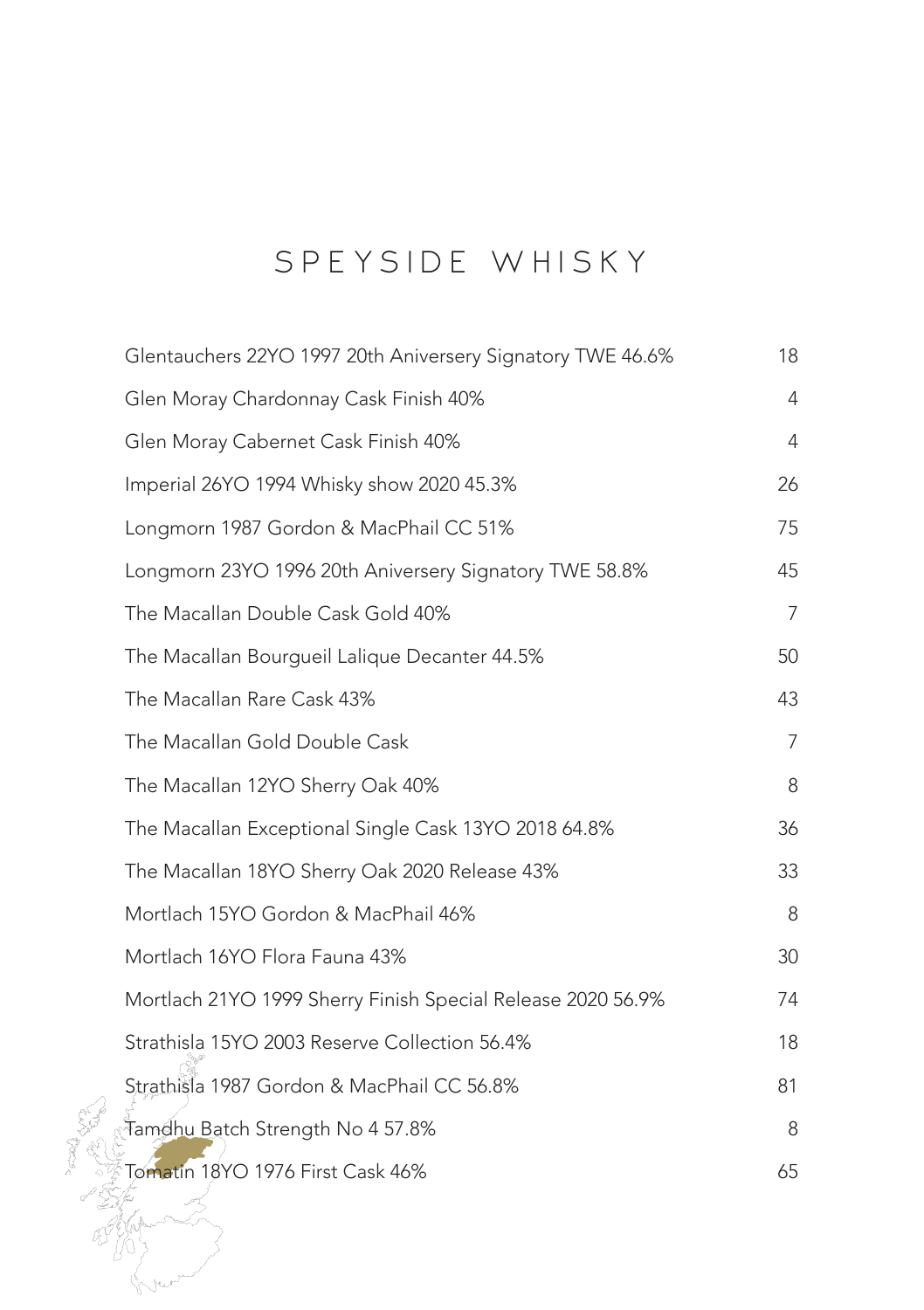### I S L A Y W H I S K Y

The western isle of Islay sits just north of Ireland, famous for heavily peated whiskies influenced by the harsh coastal climate.

| Ardbeg Corryvreckan 57.1%                                               | 10 |  |
|-------------------------------------------------------------------------|----|--|
| Ardbeg 1990 Airigh Nam Beist Bot. 2008 46%                              | 52 |  |
| Bowmore 15YO 43%                                                        | 9  |  |
| Bowmore 18YO 43%                                                        | 12 |  |
| Bowmore 26YO Wine Cask Vintner's Trilogy Part 2 48.7%                   | 48 |  |
| Bunnahabhain Eirigh Na Greine 46.3%                                     | 6  |  |
| Bunnahabhain Cruach Mhona 50%                                           | 7  |  |
| Bunnahabhain 18YO 46.3%                                                 | 16 |  |
| Bruichladdich The Classic Laddie 50%                                    | 6  |  |
| Bruichladdich 2009 Organic 50%                                          | 10 |  |
| Bruichladdich 26YO Black Art 8.1 1994 45.1%                             | 41 |  |
| Bruichladdich Bramble Whisky Co. 13YO Sauternes Cask Lochindaal 56.9%23 |    |  |
| Caol Ila 9YO 2010 Cask Strength Collection Signatory 60.1%              | 14 |  |
| Caol Ila 12YO 43%                                                       | 7  |  |
| Caol Ila 18YO 43%                                                       | 12 |  |
|                                                                         |    |  |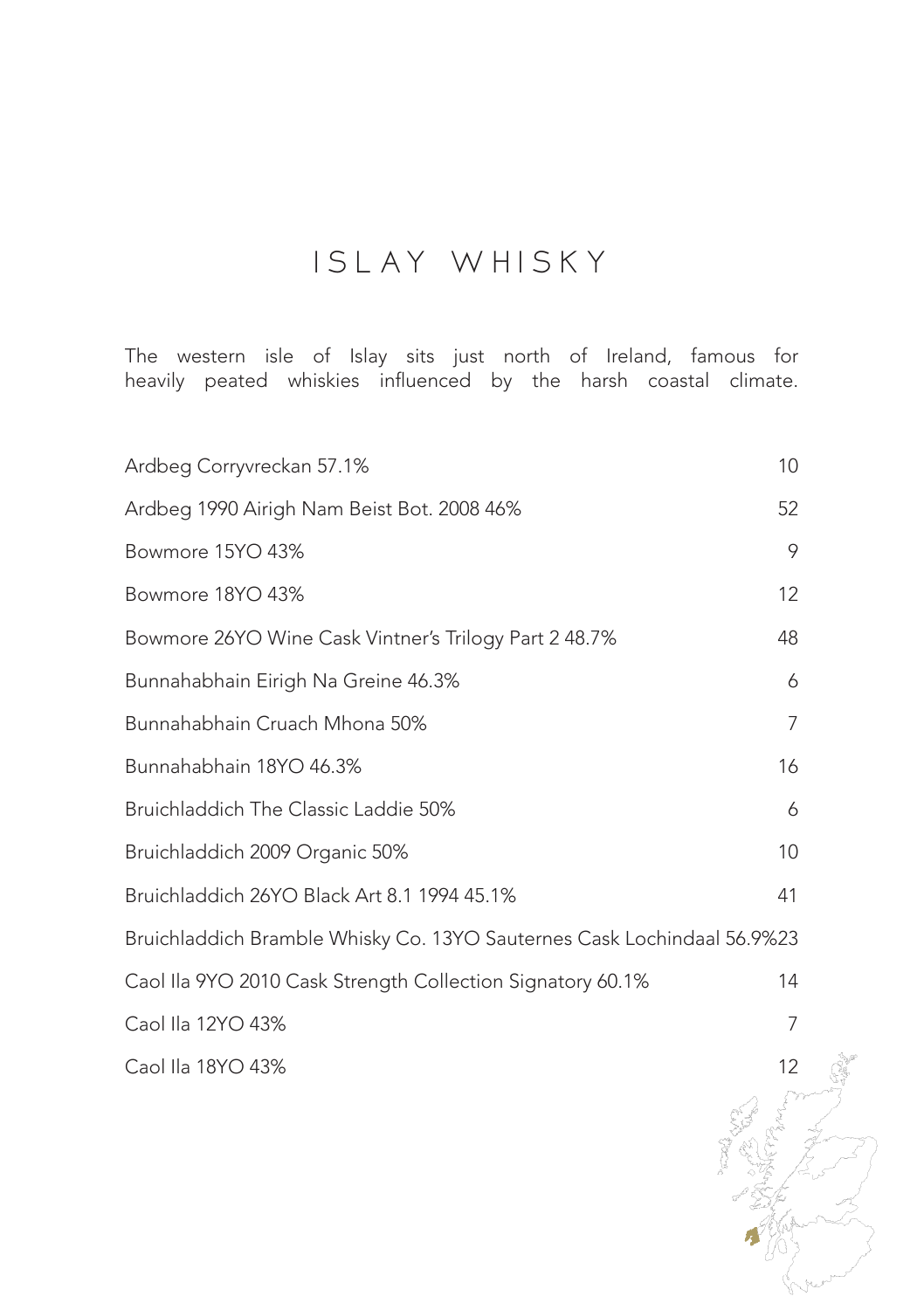## I S L A Y W H I S K Y

| Caol Ila 20YO 1995 Artist#7 La Maison Du Whisky 54.1%    | 43              |
|----------------------------------------------------------|-----------------|
| Kilchoman Machir Bay Cask Strength 58.6%                 | 8               |
| Kilchoman Fino Sherry Cask 2020 46%                      | 10 <sup>1</sup> |
| Kilchoman Malt Scotch Whisky 100% Islay 10Th Edition 50% | 9               |
| Kilchoman 9YO Vintage 2010 48%                           | 9               |
| Lagavulin 12YO Special Realese 2018 57.8%                | 15              |
| Lagavulin 2001 Distillers Edition 2017 43%               | 18              |
| Laphroaig 10YO 40%                                       | 6               |
| Laphroaig 21YO 1998 TWE Olorosso cask 117 54.4%          | 33              |
| Laphroaig 25YO Bot.2019 51.4%                            | 55              |
| Octomore 10YO 2008 56.8%                                 | 18              |
| Octomore 5YO 4.2 Comus Sauternes Cask 61%                | 129             |
| Octomore 5YO 9.3 Farm Grown Barley 62.9%                 | 23              |
| Port Askaig 19YO 50.4%                                   | 22              |
| Port Askaig 45YO 40.8%                                   | 155             |
| Port Charlotte 9YO OLC 55.1%                             | 11              |
| Port Charlotte 10YO 50%                                  | 6               |
| Port Ellen 15YO 1980 Wilson&Morgan Barrel Selection 46%  | 95              |
| Port Ellen 1980 Islay Dream Velier Bot.1997              | 115             |

Í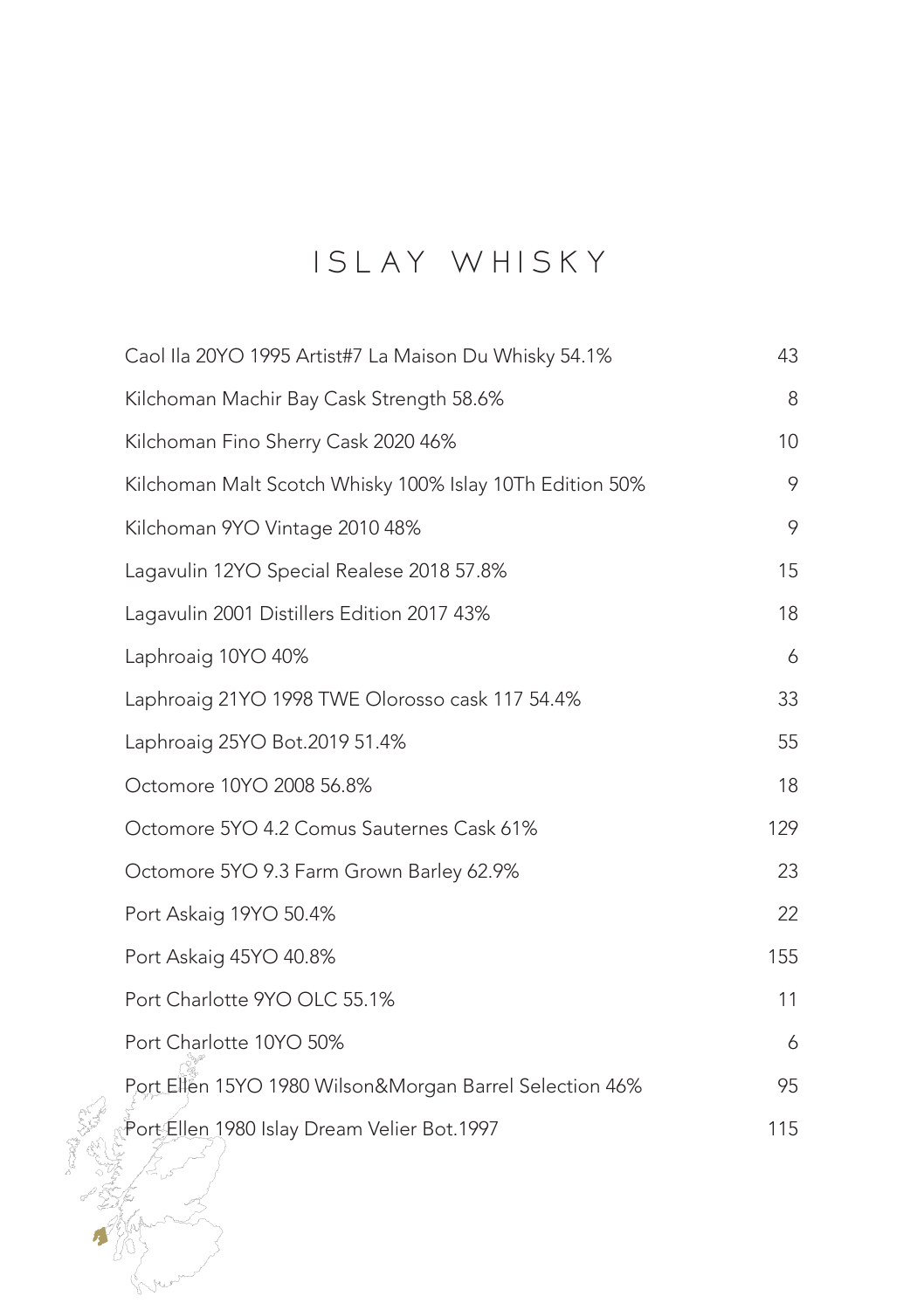### ISLAND WHISKY

These distilleries together form the unofficial region of the Islands' which are generally grouped into the Highlands region. This region covers the majority of the islands along the Scottish coastline with the exclusion of Islay.

| Arran Amarone Cask Finish 50%                           | 7  |
|---------------------------------------------------------|----|
| Arran Sauternes Cask Finish 50%                         | 7  |
| Arran Machrie Moor Cask Strength 56.2%                  | 7  |
| Arran 18YO 1996 Sherry Cask SMOS 50.5%                  | 20 |
| Arran 22YO 1996 TWE Cask 081 50.4%                      | 19 |
| Highland Park Dragon Legend 43.1%                       | 7  |
| Highland Park Valknut 46.8%                             | 7  |
| Highland Park Valfather 47%                             | 7  |
| Highland Park 12YO Viking Honour 40%                    | 5  |
| Highland Park 16YO 2004 CC Gordon & MacPhail 57%        | 15 |
| Highland Park 18YO Viking Pride 43%                     | 15 |
| Highland Park 25YO 1976 First Cask Wines Ltd. 46%       | 36 |
| Jura 5YO 1999 Cask 19 60.6%                             | 28 |
| Jura 12YO 40%                                           | 5  |
| Jura 13YO Limited Edition Series Two-One-Two 2019 47.5% | 12 |

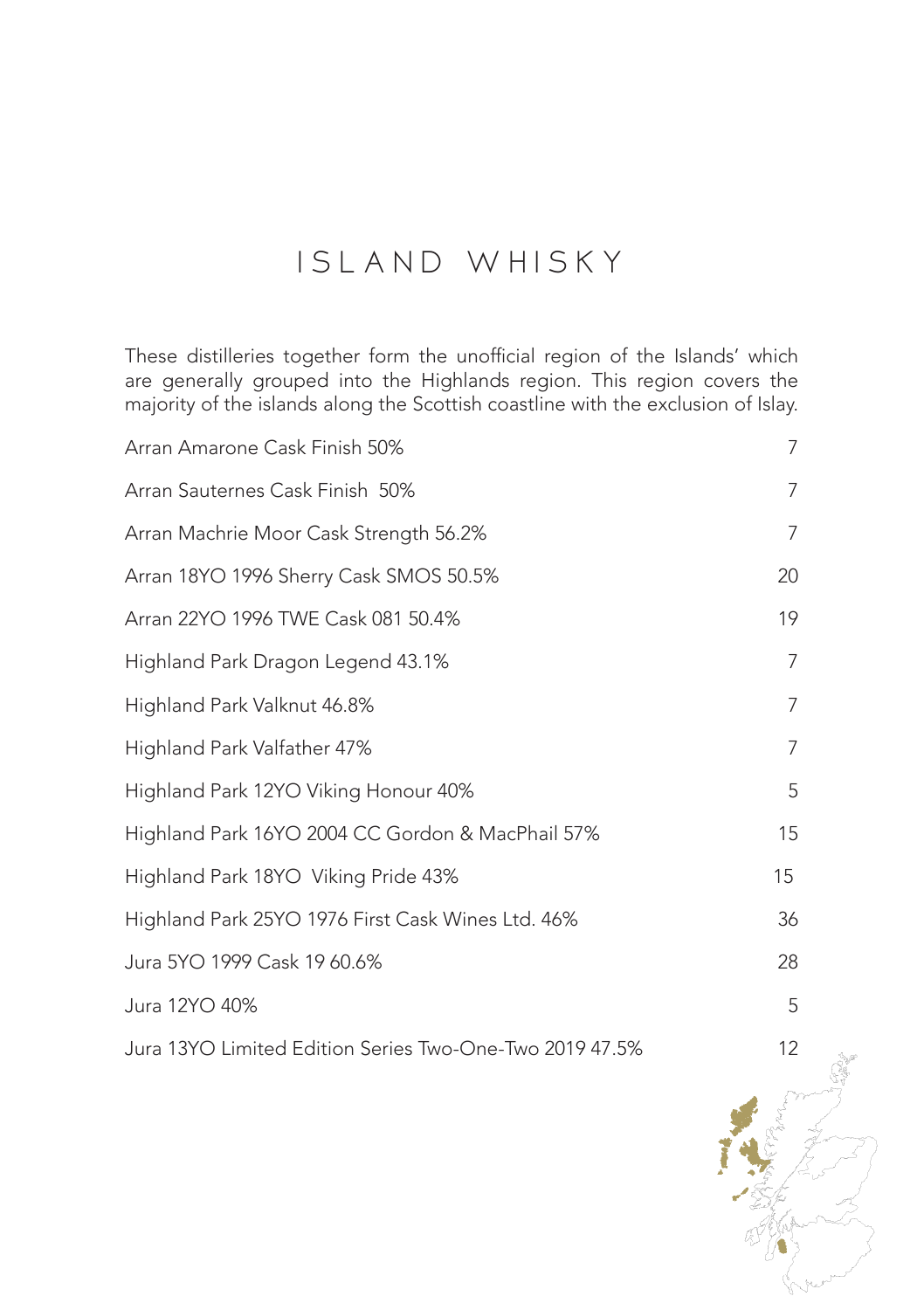# ISLAND WHISKY

| Jura 18YO 44%                                           | 8               |
|---------------------------------------------------------|-----------------|
| Jura 21YO Tide 46.7%                                    | 17              |
| Ledaig Vintage 1974 43%                                 | 39              |
| Ledaig 10YO 2008 Great Ocean Liners Jack Wiebers 53.3%  | 15              |
| Ledaig 21YO 1997 Old Particular 49.6%                   | 18              |
| Ledaig 18YO 46.3%                                       | 10 <sup>°</sup> |
| Raasay R-02 Lightly Peated 46.4%                        | 5               |
| Scapa Glansa 40%                                        | 6               |
| Scapa Skiren 40%                                        | 5               |
| Scapa 8YO Gordon & MacPhail Bot.1980s, 57%              | 74              |
| Talisker Amoroso Finish Distillers Edition 45.8%        | 7               |
| Talisker 8YO 2011 Rum Finish Special Release 2020 57.9% | 11              |
| Talisker 8YO 1980's 45.8%                               | 75              |
| Talisker 18YO 54.8%                                     | 11              |
| Tobermory 12YO 58.6%                                    | 13              |
| Tobermory 22YO Cask 713 Jack Wiebers 44.3%              | 22              |
| Tobermory 42YO 47.7%                                    | 343             |
| Torabhaig 2017 The Legacy Series 46%                    | 9               |
| Forabhaig Allt Gleann 46%                               | 10              |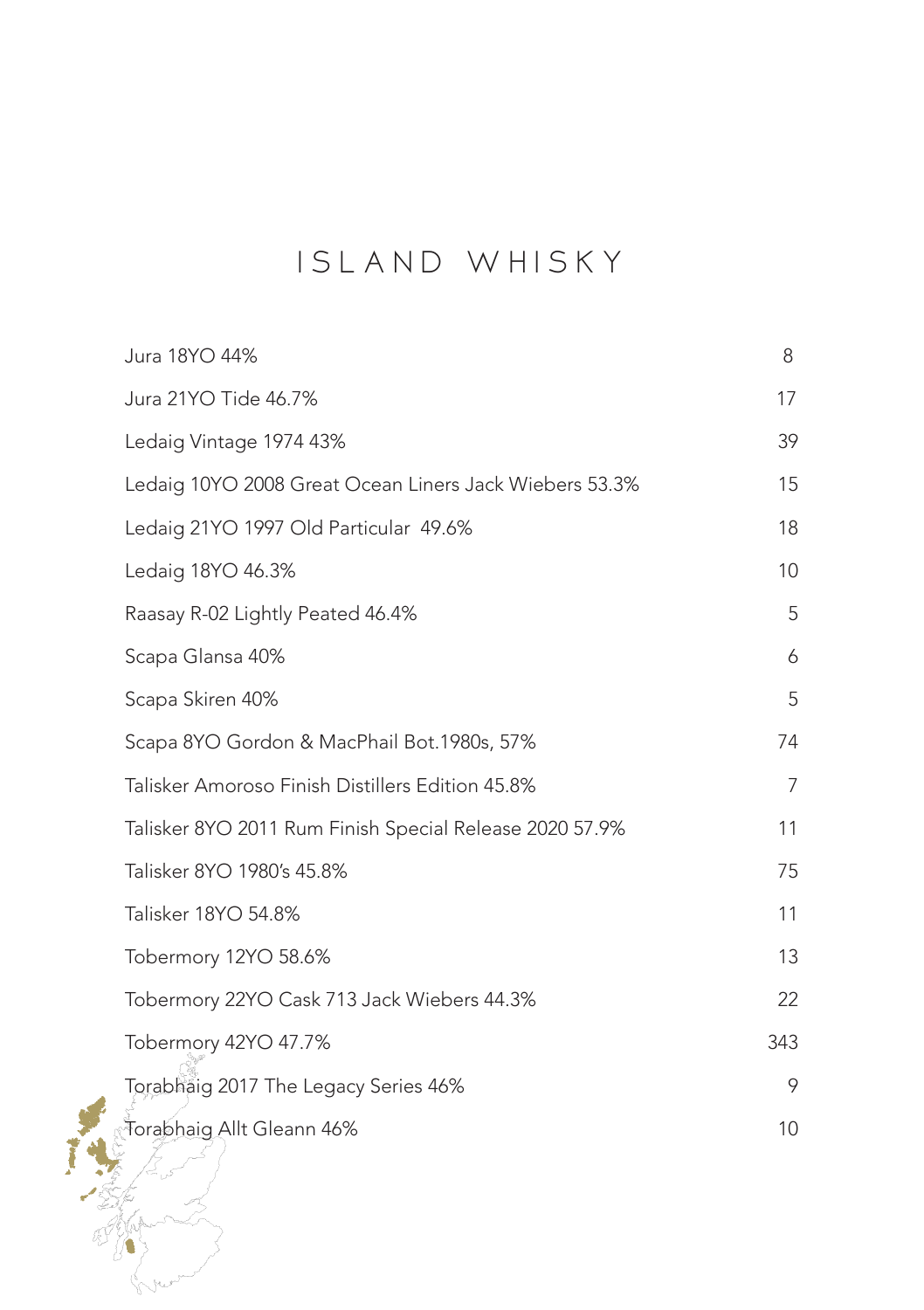### CAMPBELTOWN WHISKY

Set on the Mull of Kintyre, Campbeltown was once a booming whisky region due to its ideal location near the ports on the west coast. In its heyday Campbeltown was home to over thirty distilleries, now only three remain.

| Glen Scotia 18YO 46%                                                  | 10                |
|-----------------------------------------------------------------------|-------------------|
| Glen Scotia 25YO 1992 TWE 49.3%                                       | 19                |
| Kilkerran 15YO Bourbon Wood 53.1%                                     | $12 \overline{ }$ |
| Longrow 9YO 1990 Bourbon Cask #MM206 Murray McDavid 46%               | 42                |
| Longrow 18YO Peated Limited Edition 2019 46%                          | $12 \overline{ }$ |
| Longrow 21YO Peated Limited Release 201946%                           | 35                |
| Springbank 7YO 1992 Organic Da Mhile 46%                              | 39                |
| Springbank 12YO Ceramic Bottle 46%                                    | 65                |
| Springbank 17YO 2002 Madeira Cask 47.8%                               | 41                |
| Springbank 18YO 46%                                                   | 18                |
| Springbank 20YO Organic Wedding Edition Da Mhile 52.8%                | 55                |
| Springbank 23YO 1993 Masterpieces Sherry Cask Elixir Distillers 52.2% | 52                |

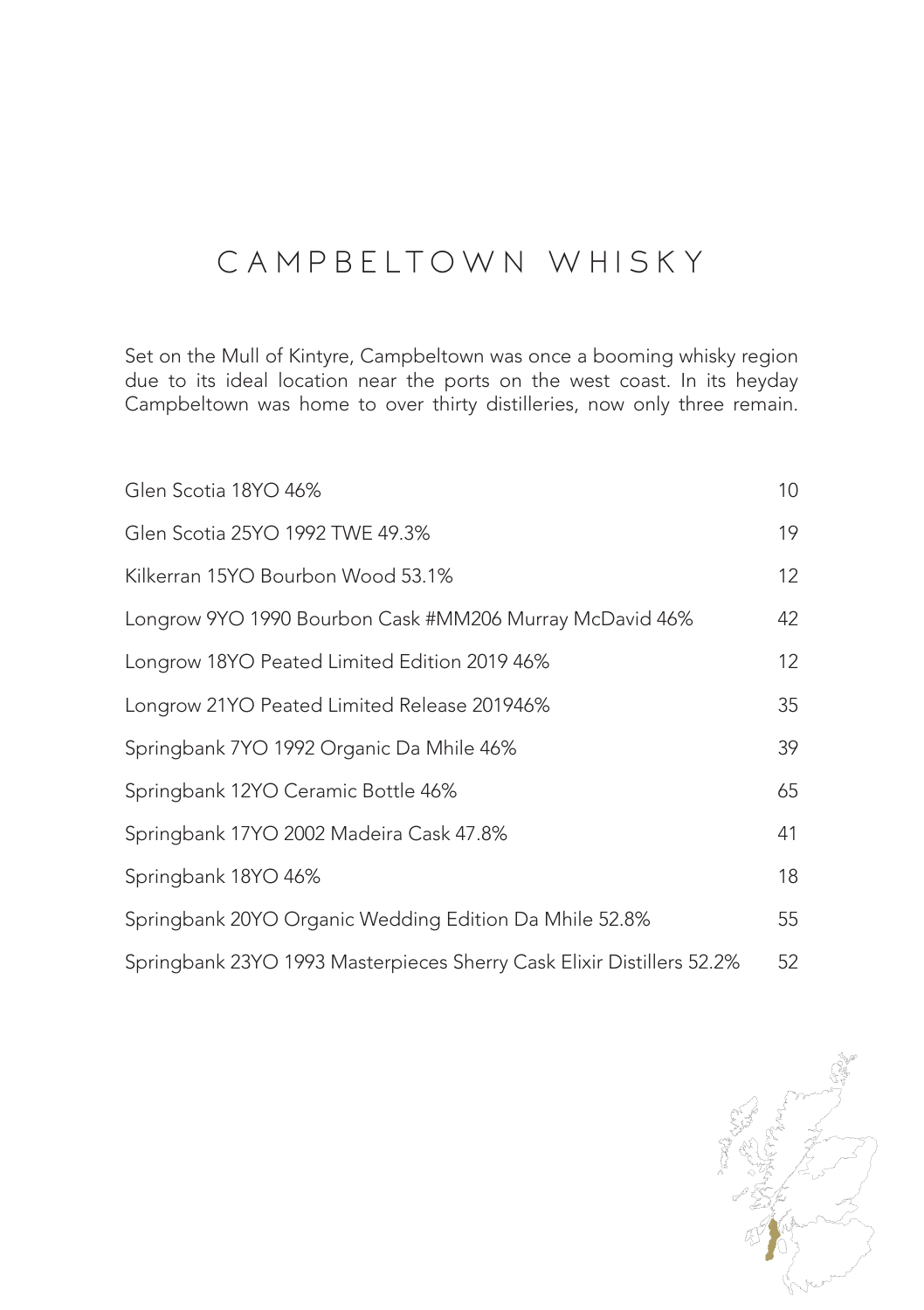### LOW LANDS WHISKY

Few Single Malt distilleries remain in this once popular region, famed for light, fresh & grassy single malts and large production of grain whisky primarily for blending.

| Ailsa Bay Sweet Smoke 48.9%                                         | 8   |
|---------------------------------------------------------------------|-----|
| Auchentoshan 3 Wood Matured 43%                                     | 7   |
| Auchentoshan 18YO Bot.1980s 43%                                     | 54  |
| Bladnoch 10YO Bourbon Cask 46.7%                                    | 7   |
| Bladnoch 28YO 1990 Connoisseurs Choice 52.3%                        | 33  |
| Cambus 13YO Rare Distillery Bottling (Single Grain) 63%             | 29  |
| Cambus 24YO Lost Drams Valinch & Mallet (Single Grain) 51.6%        | 16  |
| Girvan 30YO Whisky Show 2020 (Single Grain) 51.8%                   | 20  |
| Glaswegian 29YO Whisky Works 54.2%                                  | 17  |
| Glenkinchie 2007 Distillers Edition 43%                             | 9   |
| Glenkinchie 12YO 43%                                                | 6   |
| Glenkinchie 20YO 1990 Bot.2010 55.1%                                | 24  |
| Inverleven 37YO 1973 Deoch an Doras 49%                             | 100 |
| Kingsbarns Dream To Dram 46%                                        | 8   |
| Littlemill 24YO 1992 Cadenhead's 52.2%                              | 86  |
| North British Distillery Bramble Whisky Co. 2019 (Single Grain) 46% | 9   |
| North of Scotland 50YO (Single Grain) 40.4%                         | 68  |
| Rosebank 8YO 1990 Murray McDavid 46%                                | 65  |
| Woven Experience N.3 (Blended Scotch Whisky) 46.8%                  | 8   |